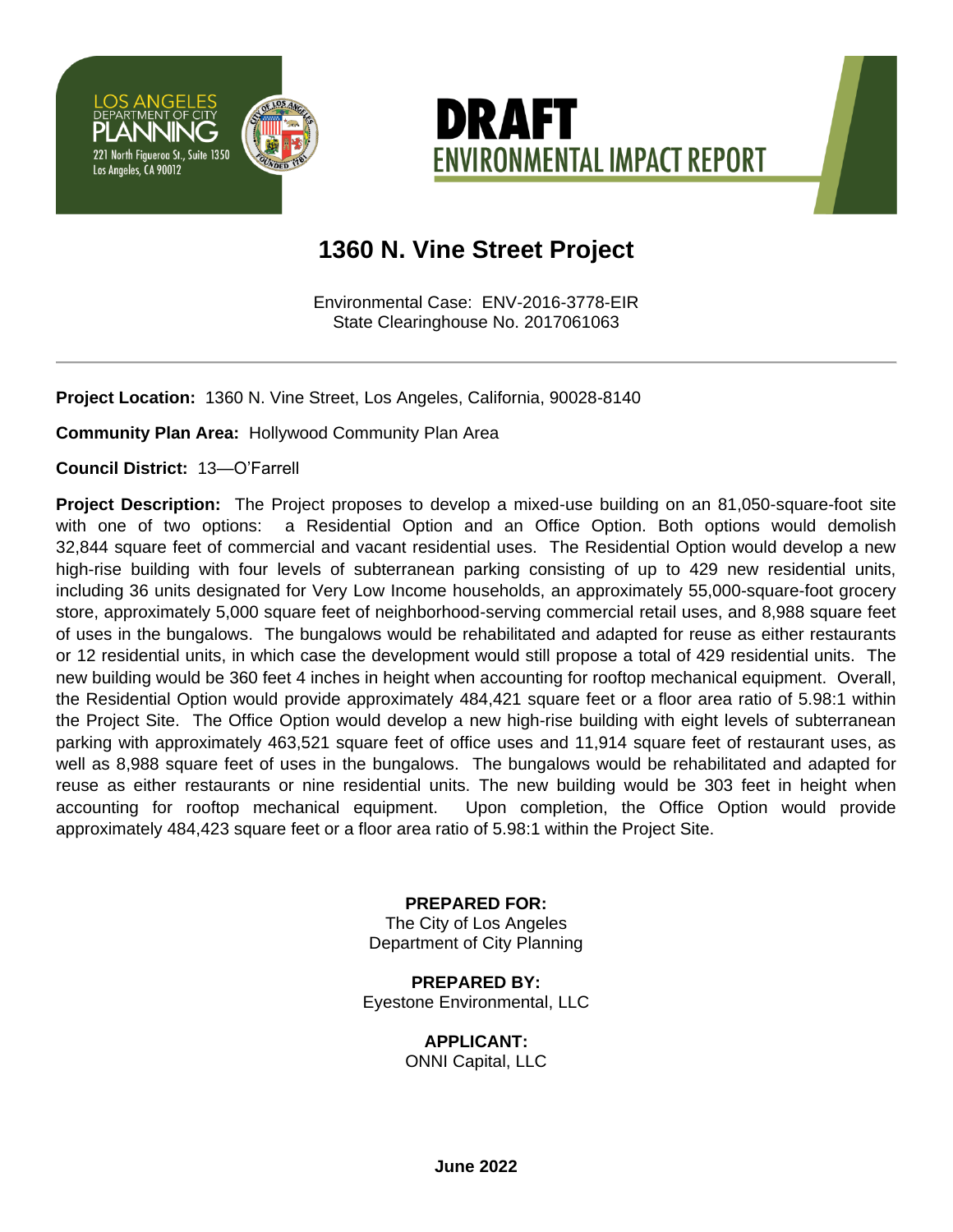|                | Page                                                                                                                                        |
|----------------|---------------------------------------------------------------------------------------------------------------------------------------------|
|                |                                                                                                                                             |
|                | <u>II. PROJECT DESCRIPTION …………………………………………………………………………………II-1</u>                                                                          |
|                |                                                                                                                                             |
|                |                                                                                                                                             |
|                |                                                                                                                                             |
|                |                                                                                                                                             |
| Α.             |                                                                                                                                             |
| B.             |                                                                                                                                             |
| C <sub>1</sub> |                                                                                                                                             |
| D.             |                                                                                                                                             |
| Ε.             |                                                                                                                                             |
| $F_{\rm L}$    |                                                                                                                                             |
| G.             |                                                                                                                                             |
| $H_{\cdot}$    |                                                                                                                                             |
| 1.1            |                                                                                                                                             |
| 1.2            |                                                                                                                                             |
| 1.3            |                                                                                                                                             |
| 1.4            |                                                                                                                                             |
| 1.5            |                                                                                                                                             |
| J.             |                                                                                                                                             |
| Κ.             |                                                                                                                                             |
| L.1            | Utilities and Service Systems-Water Supply and InfrastructureIV.L.1-1                                                                       |
| L.2            |                                                                                                                                             |
| L.3            |                                                                                                                                             |
|                | <b>V. ALTERNATIVES</b><br>$V-1$                                                                                                             |
|                |                                                                                                                                             |
|                | B. Residential Option Alternative 2: Reduced Development and FAR (25%)                                                                      |
|                |                                                                                                                                             |
|                | C. Residential Option Alternative 3: Development in Accordance with<br>Existing Zoning and Hollywood Community Plan Update Alternative V-43 |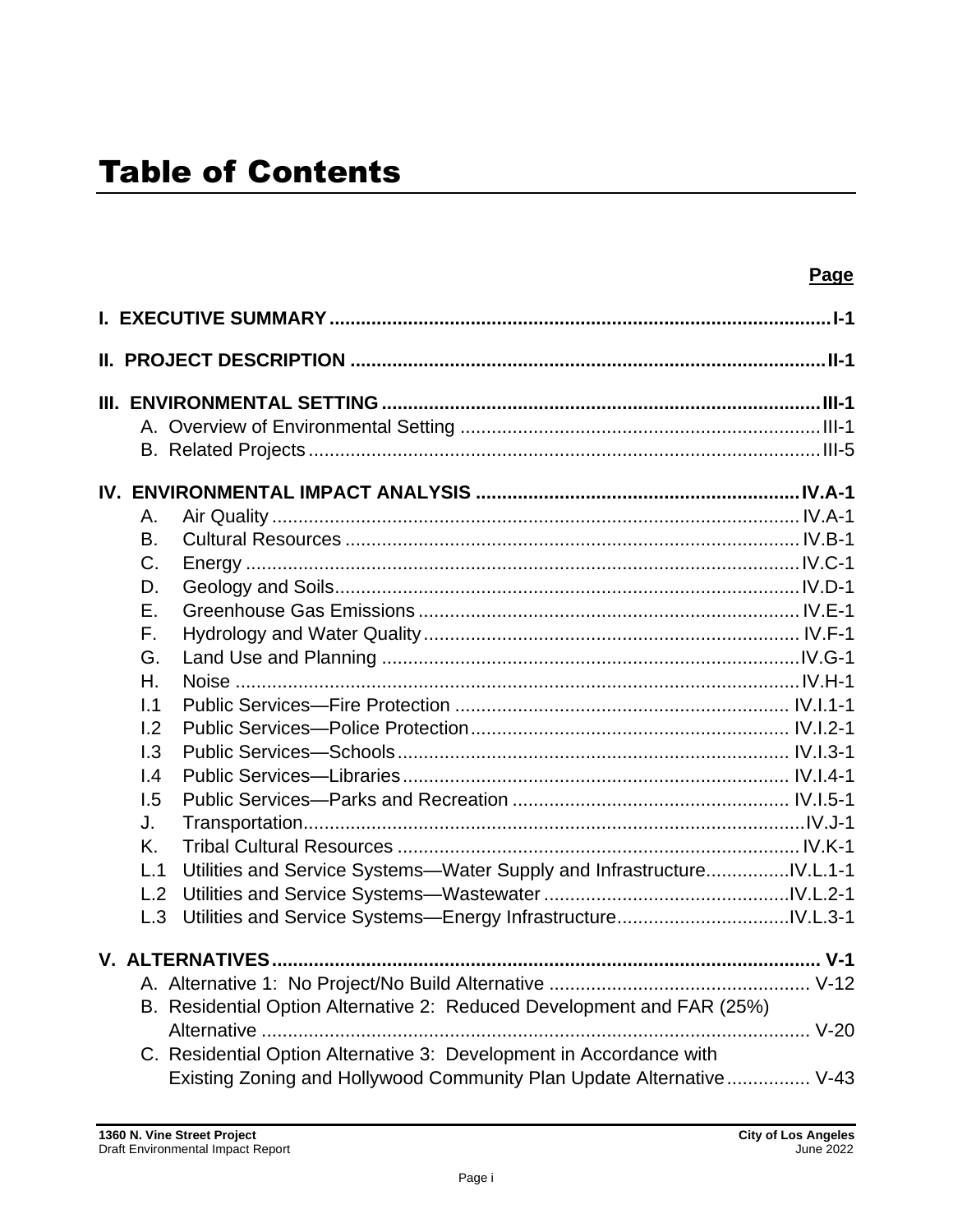### **Page**

| D. Office Option Alternative 2: Reduced Density and FAR (25%)            |
|--------------------------------------------------------------------------|
| E. Office Option Alternative 3: Development in Accordance with Existing  |
| F. Office Option Alternative 4: Development in Accordance with Hollywood |
|                                                                          |
|                                                                          |
|                                                                          |
|                                                                          |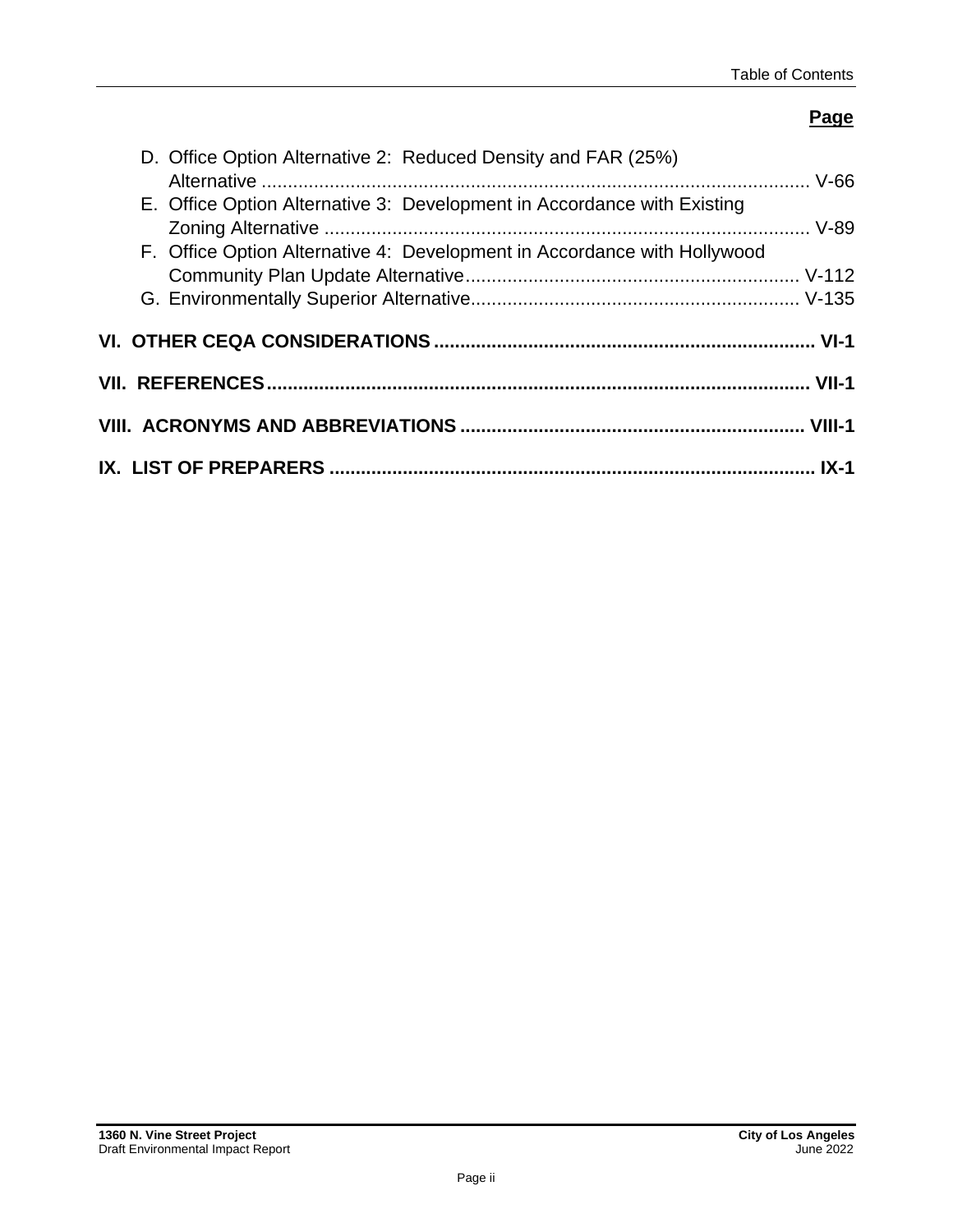- Appendix A Initial Study, NOP, and NOP Comment Letters
	- Appendix A.1 Initial Study
	- Appendix A.2 Notice of Preparation
	- Appendix A.3 NOP Comment Letters and Scoping Meeting Comments
- Appendix B Air Quality and Greenhouse Gas Emissions
	- Appendix B.1 Air Quality and Greenhouse Gas Emissions Methodology
	- Appendix B.2 Air Quality Worksheet and Modeling Output Files
	- Appendix B.3 Greenhouse Gas Worksheets and Modeling Output Files
- Appendix C Historic Resources Technical Report
- Appendix D Archaeological Records Search
- Appendix E Energy Calculations
- Appendix F Utility Infrastructure Technical Report: Energy, Water, and Wastewater
- Appendix G Geotechnical Investigations
	- Appendix G.1 Residential Option Geotechnical Report
	- Appendix G.2 Office Option Geotechnical Report
	- Appendix G.3 Supplemental Geotechnical Letter
- Appendix H Soils Response Letter
- Appendix I Paleontological Records Search
- Appendix J Water Resources Technical Report
- Appendix K Land Use Tables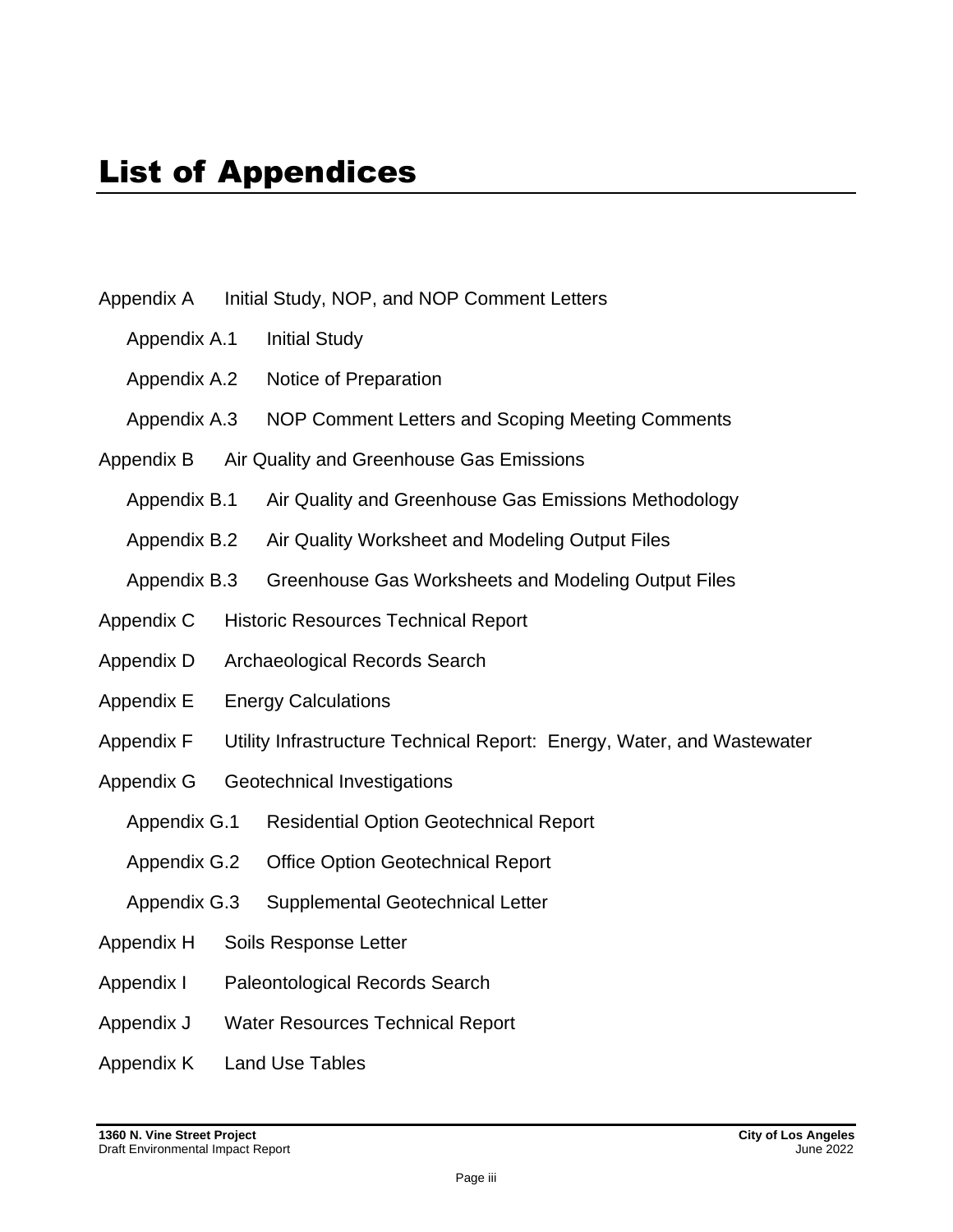- Appendix L Noise Calculation Worksheets
- Appendix M Los Angeles Fire Department Letter
- Appendix N Los Angeles Police Department Letter
- Appendix O Los Angeles Unified School District Letter
- Appendix P Los Angeles Public Libraries Letter
- Appendix Q Department of Recreation and Parks Letter
- Appendix R Transportation Assessment
- Appendix S LADOT's Assessment Letter for the Transportation Assessment
- Appendix T TCR Report
- Appendix U Water Supply Assessment
- Appendix V Alternatives Noise Calculations
- Appendix W Alternatives Transportation Memo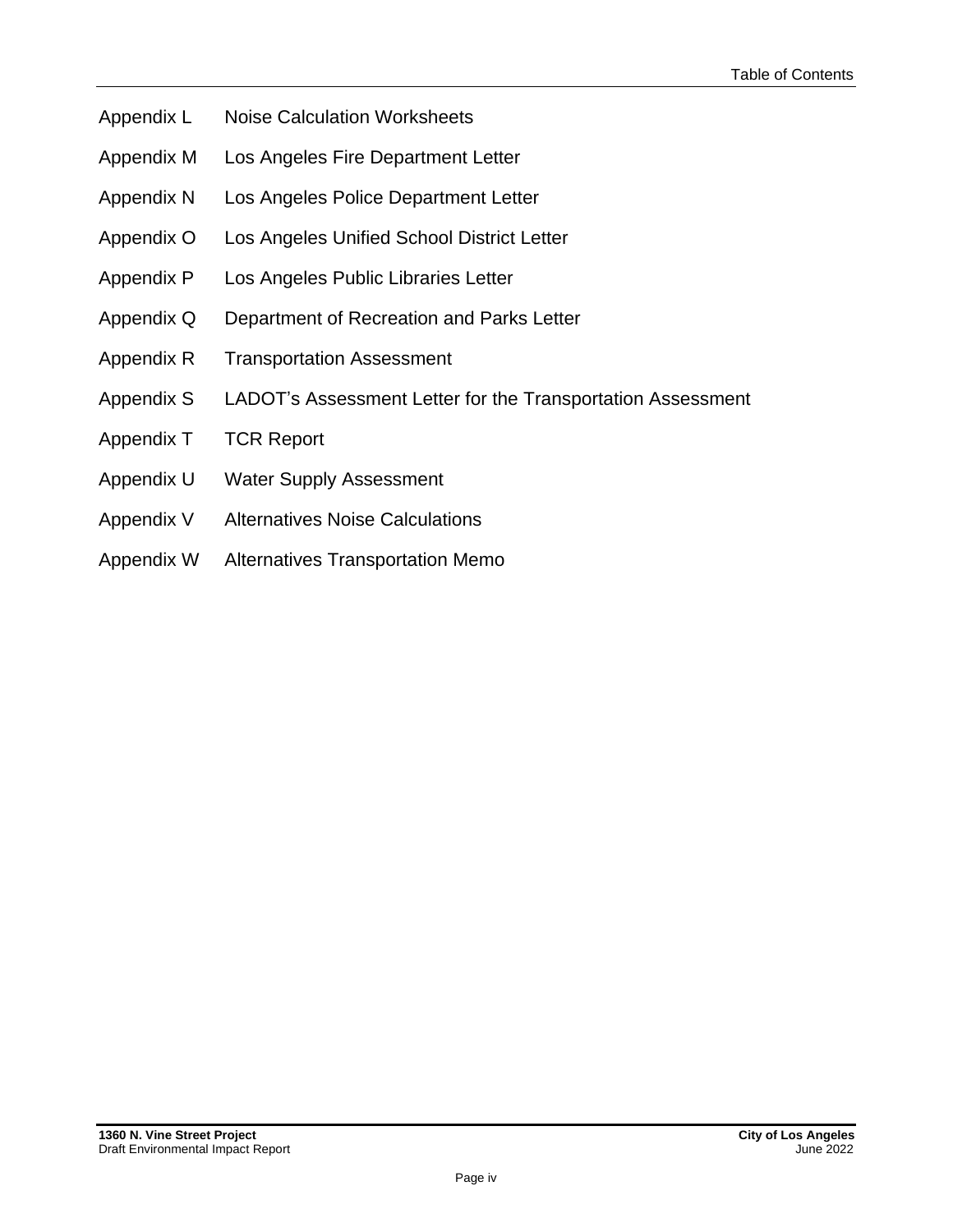| <b>Figure</b> |                                                                       | <b>Page</b> |
|---------------|-----------------------------------------------------------------------|-------------|
| $II-1$        |                                                                       |             |
| $II-2$        |                                                                       |             |
| $II-3$        | Aerial of Project Site and Existing Uses Along Afton Place (North)    |             |
| $II-4$        |                                                                       |             |
| $II-5$        |                                                                       |             |
| $II-6$        |                                                                       |             |
| $II-7$        |                                                                       |             |
| $II-8$        |                                                                       |             |
| $II-9$        |                                                                       |             |
| $II-10$       | Office Option Conceptual Ground Floor Plan-Vine and De                |             |
| $II-11$       | Office Option Conceptual Ground Floor Plan—Afton and De               |             |
| $II-12$       | Office Option Conceptual Ground Floor Plan—Afton and De               |             |
| $II-13$       | <b>Residential Option Conceptual Rendering Looking Northeast</b>      |             |
| $II-14$       | <b>Residential Option Conceptual Rendering Looking West on</b>        |             |
| $II-15$       | Residential Option Conceptual Rendering Looking North through         |             |
| $II-16$       | Office Option Conceptual Rendering Looking North on Vine Street II-26 |             |
| $II-17$       | Office Option Conceptual Rendering Looking Southeast across           |             |
| $II-18$       | <b>Office Option Conceptual Rendering Looking Northwest across</b>    |             |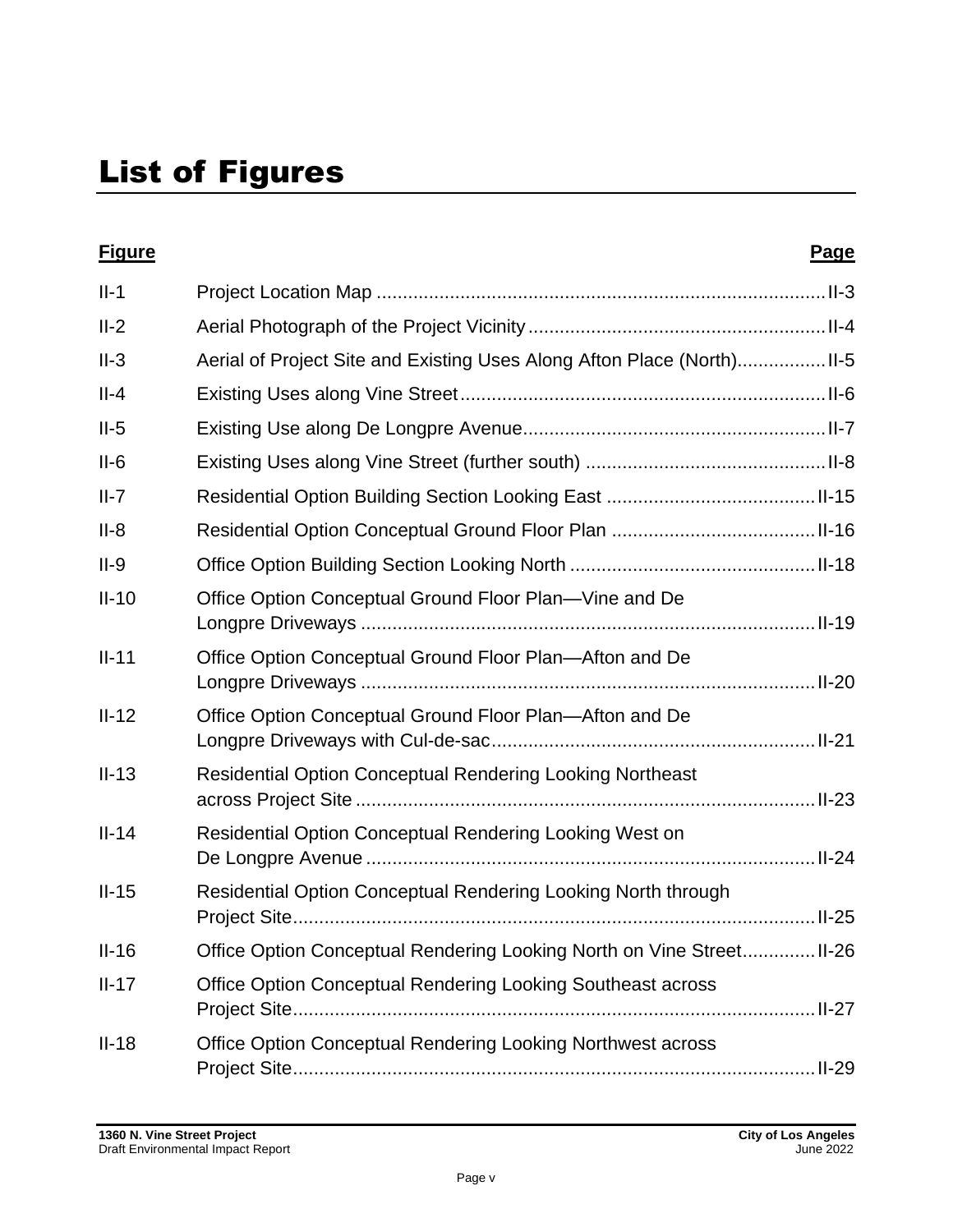### **Figure Page**

| $III-1$    |                                                                      |
|------------|----------------------------------------------------------------------|
| $IV.A-1$   |                                                                      |
| $IV.A-2$   |                                                                      |
| $IV.A-3$   |                                                                      |
| $IV.B-1$   | Potential and Identified Historical Resources Within and Adjacent to |
| $IV.F-1$   |                                                                      |
| $IV.G-1$   |                                                                      |
| $IV.G-2$   |                                                                      |
| $IV.H-1$   |                                                                      |
| $IV.I.1-1$ |                                                                      |
| $IV.I.2-1$ |                                                                      |
| $IV.I.3-1$ |                                                                      |
| $IV.I.4-1$ |                                                                      |
| $IV.I.5-1$ | Parks and Recreational Facilities within a 2-Mile Radius of the      |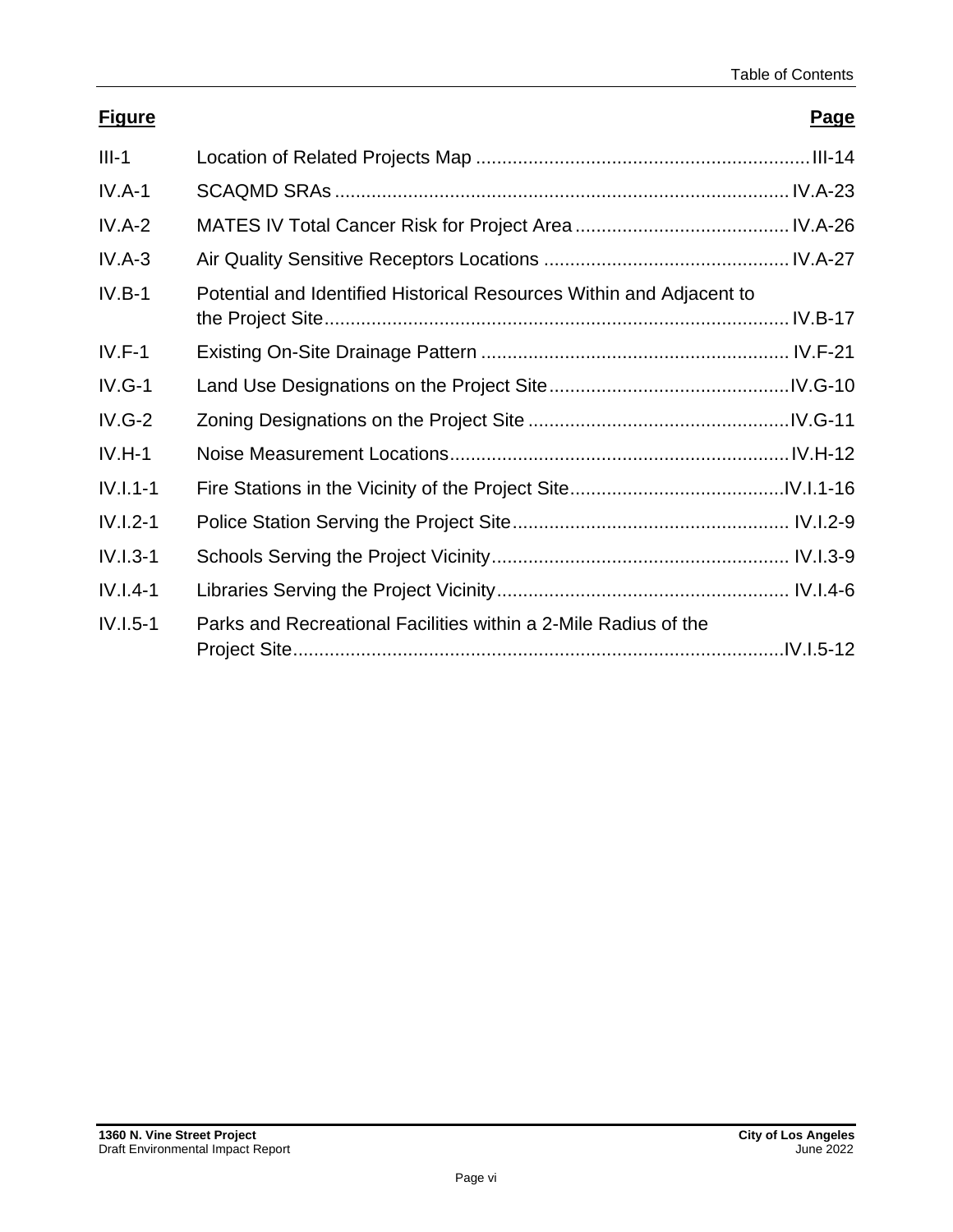# List of Tables

| <b>Table</b> |                                                                                                                             | Page |
|--------------|-----------------------------------------------------------------------------------------------------------------------------|------|
| $I-1$        |                                                                                                                             |      |
| $II-1$       |                                                                                                                             |      |
| $II-2$       | Residential Option-Vehicle Parking Spaces Required and                                                                      |      |
| $II-3$       | Residential Option-Bicycle Parking Spaces Required and                                                                      |      |
| $II-4$       | Office Option-Vehicle Parking Spaces Required and Provided  II-35                                                           |      |
| $II-5$       | Office Option-Bicycle Parking Spaces Required and Provided II-36                                                            |      |
| $III-1$      |                                                                                                                             |      |
| $IV.A-1$     |                                                                                                                             |      |
| $IV.A-2$     | Summary of Ambient Air Quality in the Project Vicinity  IV.A-24                                                             |      |
| $IV.A-3$     | <b>Estimated Daily Regional Operational Criteria Pollutant</b>                                                              |      |
| $IV.A-4$     |                                                                                                                             |      |
| $IV.A-5$     | Estimate of Maximum Regional Project Daily Construction                                                                     |      |
| $IV.A-6$     | Estimate of Maximum Regional Project Daily Operational<br>Emissions (Residential Option)—At Project Buildout (2025) IV.A-55 |      |
| $IV.A-7$     | Estimate of Maximum Regional Project Daily Operational<br>Emissions (Office Option)—At Project Buildout (2025)  IV.A-56     |      |
| $IV.A-8$     | <b>Estimate of Maximum Localized Daily Project Construction</b>                                                             |      |
| $IV.A-9$     | Estimate of Maximum Localized Project Daily Operational<br>Emissions (Residential Option)— (2025) (pounds per day)  IV.A-61 |      |
| $IV.A-10$    | Estimate of Maximum Localized Project Daily Operational<br>Emissions (Office Option)— (2025) (pounds per day) IV.A-62       |      |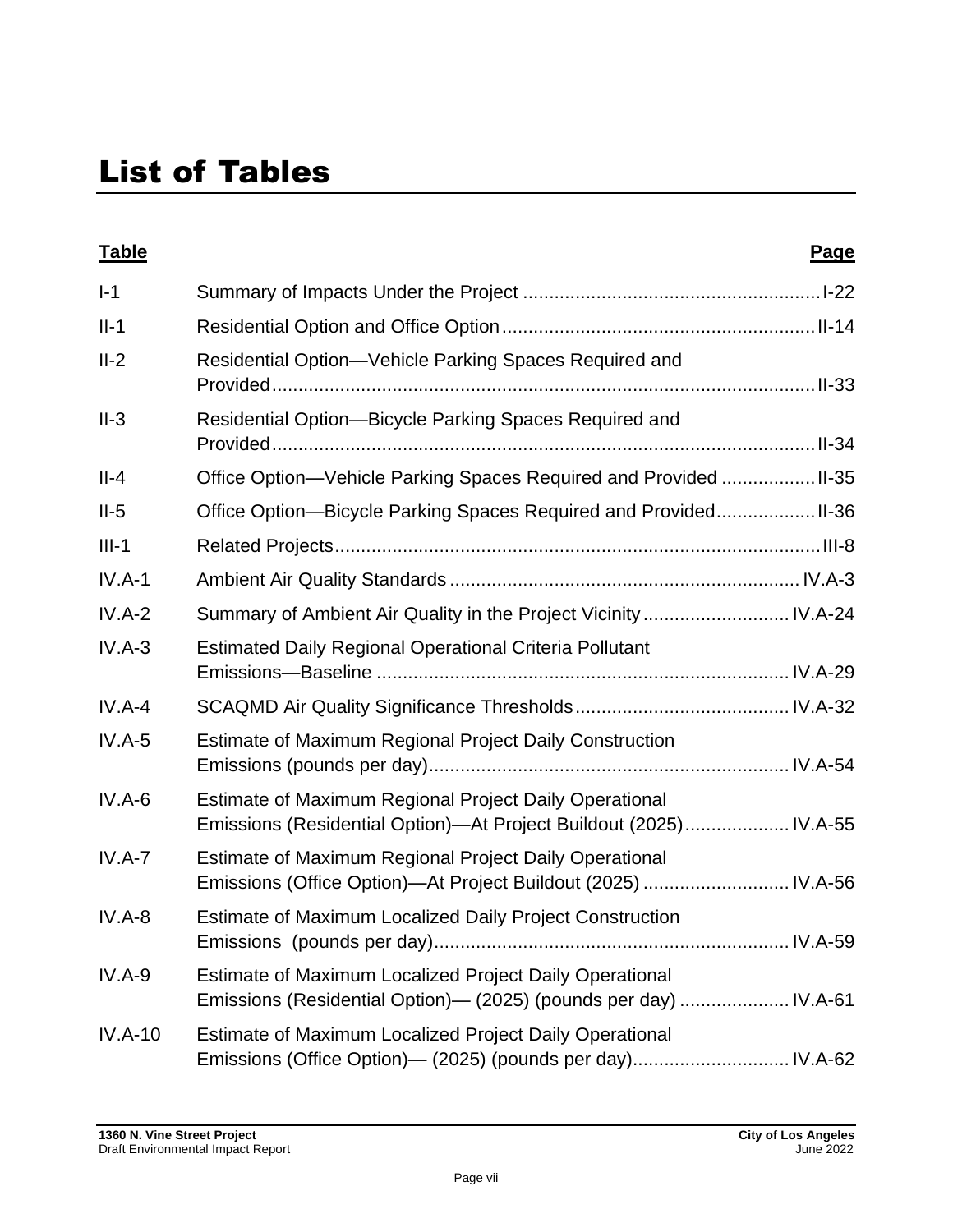| <b>Table</b> |                                                                                                                                | <b>Page</b> |
|--------------|--------------------------------------------------------------------------------------------------------------------------------|-------------|
| $IV.C-1$     |                                                                                                                                |             |
| $IV.C-2$     | Summary of Annual Net New Energy Use During Project                                                                            |             |
| $IV.C-3$     | Summary of Annual Net New Energy Use During Project                                                                            |             |
| $IV.E-1$     |                                                                                                                                |             |
| $IV.E-2$     | Atmospheric Lifetimes and Global Warming Potentials IV.E-5                                                                     |             |
| $IV.E-3$     |                                                                                                                                |             |
| $IV.E-4$     | Existing (2017) Project Site Annual GHG Emissions Summary  IV.E-37                                                             |             |
| $IV.E-5$     | Mandatory Regulatory Compliance Measures within the Climate                                                                    |             |
| $IV.E-6$     | Consistency Analysis-Climate Change Scoping Plan  IV.E-53                                                                      |             |
| $IV.E-7$     | Consistency with Applicable GHG Emissions Goals and Actions of                                                                 |             |
| $IV.E-8$     |                                                                                                                                |             |
| $IV.E-9$     |                                                                                                                                |             |
| $IV.E-10$    | Annual GHG Emissions Summary-Residential Option Net<br>Increase (Buildout minus Existing) (metric tons of carbon dioxide       |             |
| $IV.E-11$    | Annual GHG Emissions Summary-Office Option Net Increase<br>(Buildout minus Existing) (metric tons of carbon dioxide equivalent |             |
| $IV.F-1$     |                                                                                                                                |             |
| $IV.F-2$     |                                                                                                                                |             |
| $IV.F-3$     | Comparison of Existing and Proposed Drainage Stormwater Runoff IV.F-38                                                         |             |
| $IV.H-1$     |                                                                                                                                |             |
| $IV.H-2$     | City of Los Angeles Guidelines for Noise Compatible Land Use IV.H-7                                                            |             |
| $IV.H-3$     |                                                                                                                                |             |
| $IV.H-4$     | FTA Construction Vibration Impact Criteria for Building Damage  IV.H-10                                                        |             |
| $IV.H-5$     |                                                                                                                                |             |
| $IV.H-6$     |                                                                                                                                |             |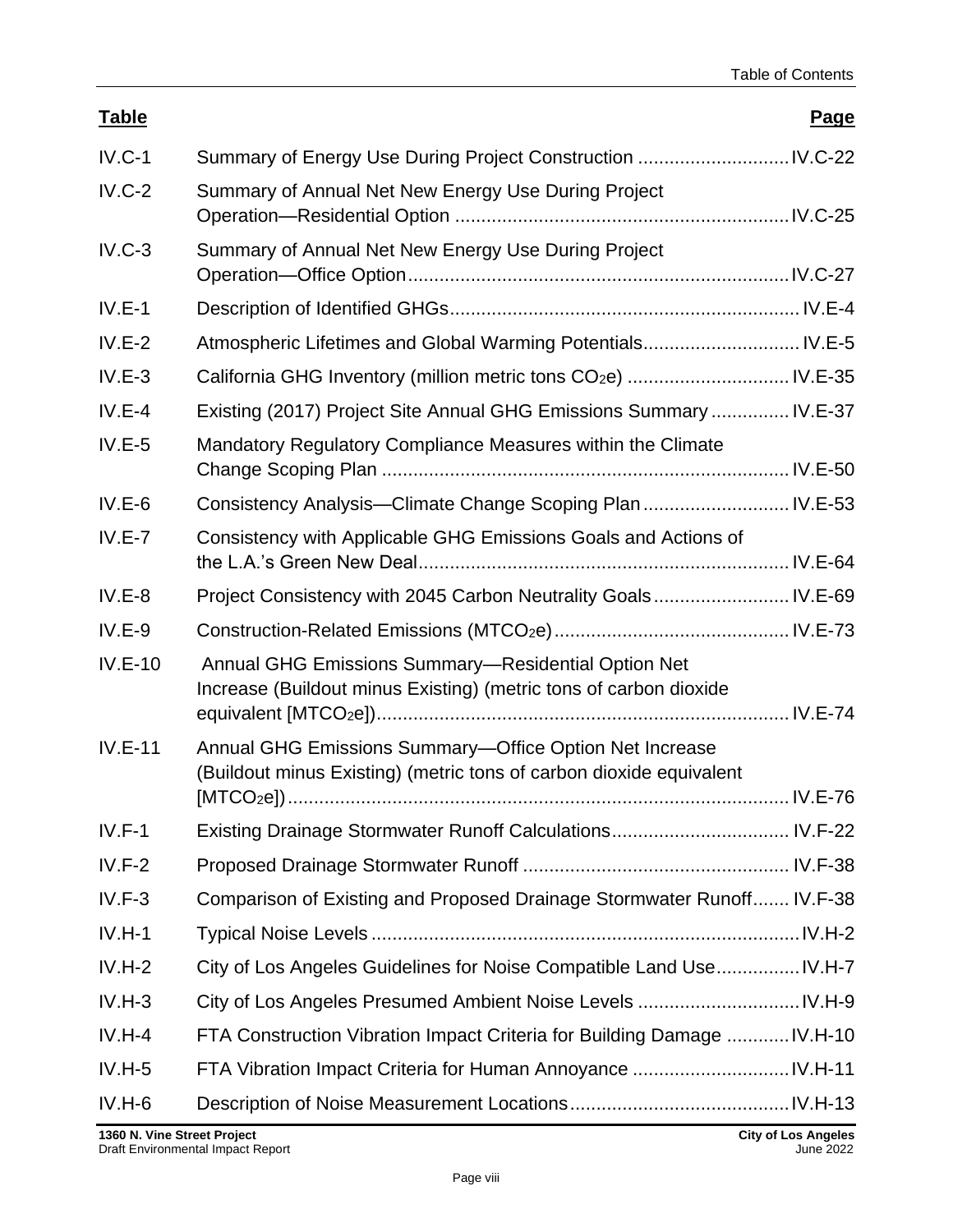### **Table Page**

| $IV.H-7$   |                                                                                                                             |  |
|------------|-----------------------------------------------------------------------------------------------------------------------------|--|
| $IV.H-8$   |                                                                                                                             |  |
| $IV.H-9$   |                                                                                                                             |  |
| $IV.H-10$  |                                                                                                                             |  |
| $IV.H-11$  |                                                                                                                             |  |
| $IV.H-12$  |                                                                                                                             |  |
| $IV.H-13$  |                                                                                                                             |  |
| $IV.H-14$  |                                                                                                                             |  |
| $IV.H-15$  |                                                                                                                             |  |
| $IV.H-16$  | Estimated Noise Levels from Loading Dock and Trash Compactor  IV.H-35                                                       |  |
| $IV.H-17$  |                                                                                                                             |  |
| $IV.H-18$  | Roadway Traffic Noise Impacts—Existing Plus Project  IV.H-41                                                                |  |
| $IV.H-19$  |                                                                                                                             |  |
| $IV.H-20$  |                                                                                                                             |  |
| $IV.H-21$  |                                                                                                                             |  |
| $IV.H-22$  |                                                                                                                             |  |
| $IV.I.1-1$ | Relevant General Plan Fire Protection Goals, Objectives, and<br>Policies—Framework Element: Chapter 9, Infrastructure and   |  |
|            |                                                                                                                             |  |
| $IV.I.1-2$ | Relevant Goals, Objectives, and Policies-Safety Element IV.I.1-9                                                            |  |
| $IV.I.1-3$ | Los Angeles Fire Department Fire Stations Located in the Project                                                            |  |
| $IV.I.1-4$ |                                                                                                                             |  |
| $IV.I.2-1$ | Relevant General Plan Police Protection Goals, Objectives, and<br>Policies-Framework Element: Chapter 9, Infrastructure and |  |
| $IV.I.2-2$ |                                                                                                                             |  |
| $IV.I.2-3$ |                                                                                                                             |  |
| $IV.I.2-4$ |                                                                                                                             |  |
|            | <b>Estimated Service Population from Related Projects within</b>                                                            |  |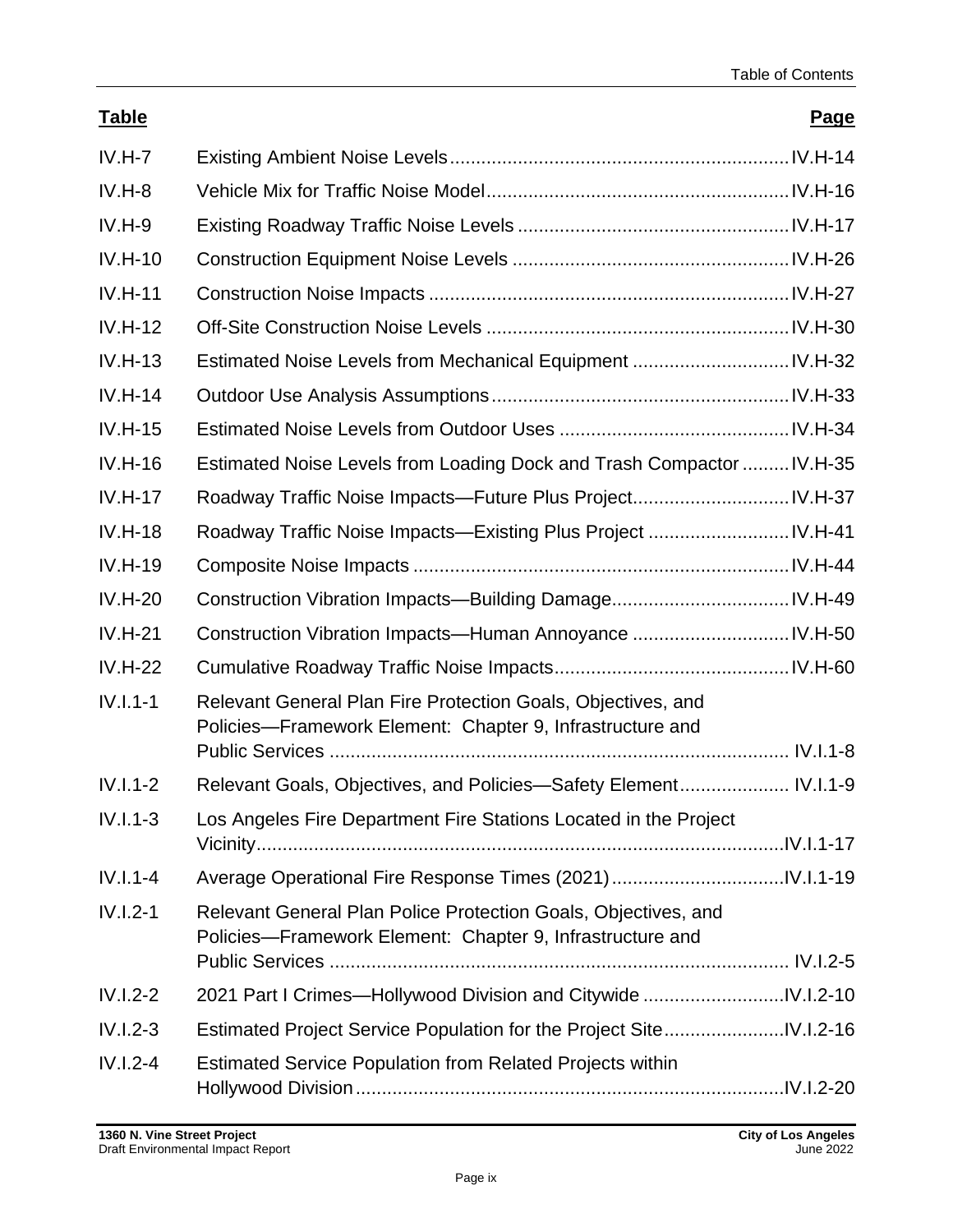| <b>Table</b> |                                                                                                                                             | Page |
|--------------|---------------------------------------------------------------------------------------------------------------------------------------------|------|
| $IV.I.3-1$   | Relevant General Plan School Goals, Objectives, and Policies-<br>Framework Element: Chapter 9, Infrastructure and Public Services IV.I.3-5  |      |
| $IV.I.3-2$   | (2017–2018) Enrollment and Capacity of LAUSD Schools that                                                                                   |      |
| $IV.I.3-3$   | Projected 2022-2023 Enrollment and Capacity of LAUSD Schools                                                                                |      |
| $IV.I.3-4$   |                                                                                                                                             |      |
| $IV.I.3-5$   | Estimated Student Generation from Related Projects within the<br>Attendance Boundaries of the Schools that Serve the Project Site IV.I.3-23 |      |
| $IV.I.4-1$   |                                                                                                                                             |      |
| $IV.I.4-2$   |                                                                                                                                             |      |
| $IV.I.5-1$   |                                                                                                                                             |      |
| $IV.I.5-2$   | Parks and Recreational Facilities Within a 2-Mile Radius of the                                                                             |      |
| $IV.I.5-3$   | Open Space Required by LAMC Section 12.21-G and Provided by                                                                                 |      |
| $IV.I.5-4$   | Open Space Required by LAMC Section 12.21-G and Provided by                                                                                 |      |
| $IV.J-1$     |                                                                                                                                             |      |
| $IV.L.1-1$   | Relevant General Plan Water Goals, Objectives, and Policies-<br>Framework Element: Chapter 9, Infrastructure and Public ServicesIV.L.1-17   |      |
| $IV.L.1-2$   |                                                                                                                                             |      |
| $IV.L.1-3$   |                                                                                                                                             |      |
| $IV.L.1-4$   | City of Los Angeles Water Demand Projections Based on                                                                                       |      |
| $IV.L.1-5$   | Estimated Project Water Consumption-Residential Option with                                                                                 |      |
| $IV.L.1-6$   | Estimated Project Water Consumption-Residential Option with                                                                                 |      |
| $IV.L.1-7$   | Estimated Project Water Consumption-Office Option with                                                                                      |      |